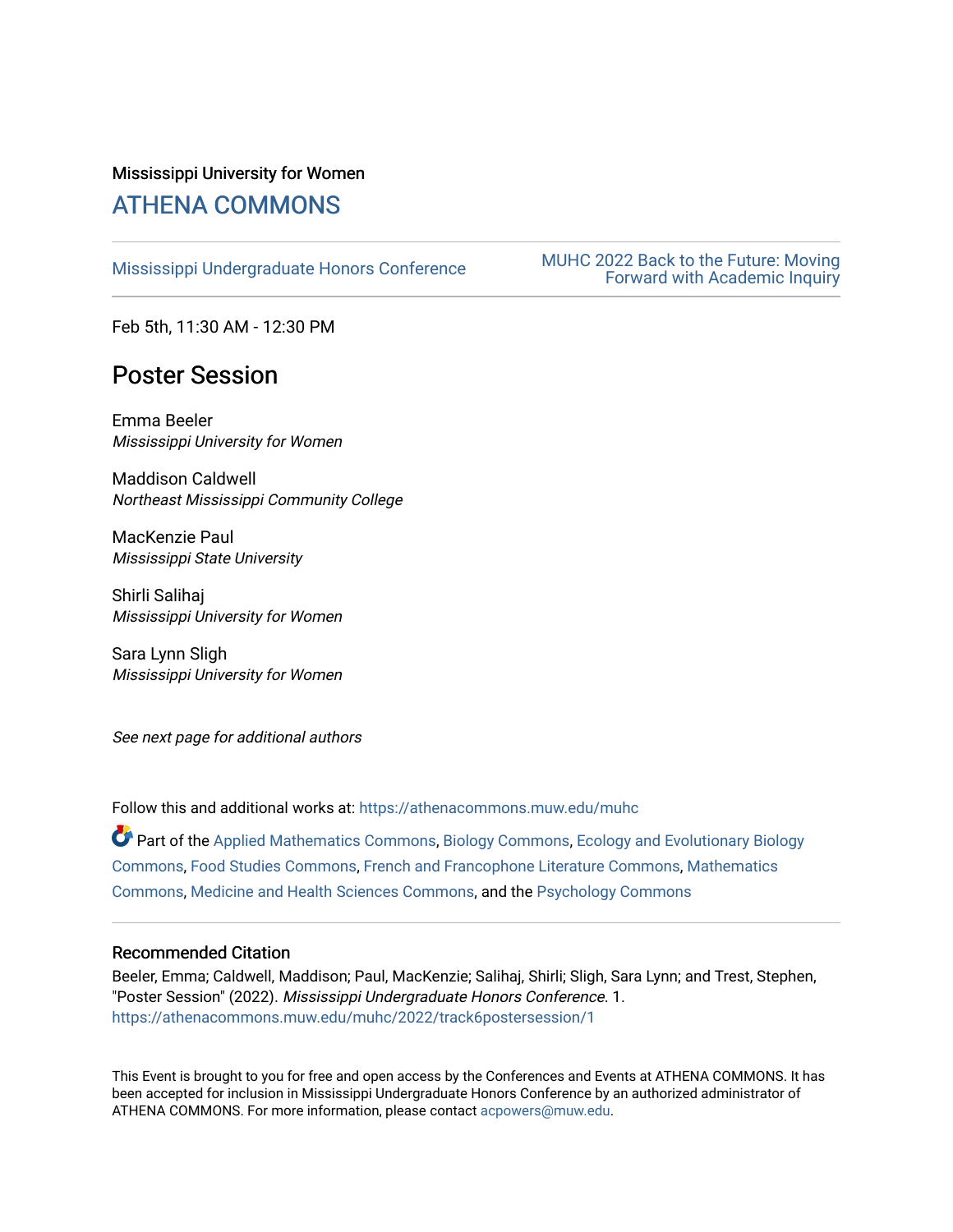### Presenter Information

Emma Beeler, Maddison Caldwell, MacKenzie Paul, Shirli Salihaj, Sara Lynn Sligh, and Stephen Trest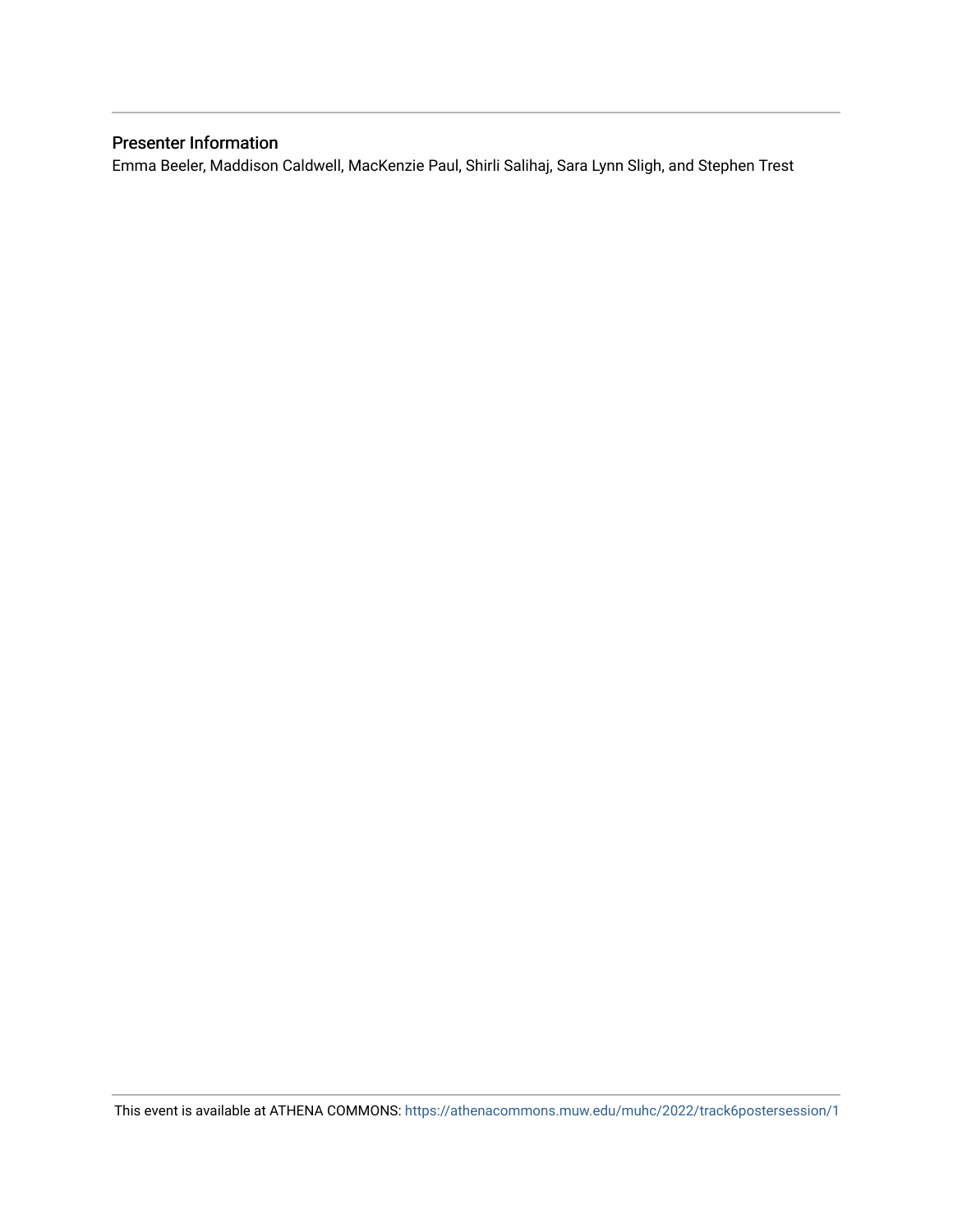#### *Humanities*

## **Emma Beeler**, Mississippi University for Women *Adultery and Fidelity in the* Lais *of Marie de France*

Using both literary and historical analysis, I will examine contrasting depictions of adultery and fidelity within the *lais* written by 12th-century poet Marie de France. A *lai* is a type of narrative poem, ranging in length from 118 to 1184 lines. Many of Marie de France's *lais* follow the literary trope known as courtly love; however, the reader is encouraged to sympathize with different characters depending on the *lai.* In some *lais,* the reader is encouraged to sympathize with the adulterous spouse, and in others, with the faithful spouse. To understand these different depictions, I will consider Medieval marriage law, church doctrine, and social factors, as well as literary aspects of the *lais.*

### *Social Sciences*

## **Maddison Caldwell**, Northeast Mississippi Community College *Parenting Styles: Effects on Lifelong Growth*

This project will examine parenting styles and how each can affect lifelong development. The parenting styles authoritative, authoritarian, permissive, and uninvolved will be explored. This project will require extensive analysis through different studies and scholarly articles. Parenting styles affect a child's behavior, social competence, personality, well-being, and career choices. A parent's choice of a parenting style affects their child their whole entire life. The authoritative parenting style was found to be the most beneficial style that can be used by a parent, while the authoritarian style was prone to cause conflict within the family. When the permissive parenting style is used, children were found to not set boundaries for themselves. Lasty, the uninvolved parenting styles causes relationship difficulties the child inhibits. I will also include a graph to show and explain how the different styles affect different aspects of life. This project clearly explains the four parenting styles and how they affect lifelong development throughout a child's life.

### **MacKenzie Paul**, Mississippi State University

### *To Sweeten or Not to Sweeten: The Unique Impact of Emotional Support and Fatalism on Sugar Consumption Among Southeastern Native Americans*

In 2020, 14.8% of Mississippi adults and 12.6% of Louisiana adults reported having diabetes, as compared to the national average of 10.8%. Furthermore, Native Americans of Mississippi and Louisiana experience disproportionately higher diabetes prevalence at 38% and 34% respectively. Research has shown that excessive sugar consumption is associated with an increased risk of developing type-2 diabetes. Psychosocial variables such as chronic disease fatalism and emotional support may also influence diabetes self-care behaviors including food consumption patterns like sugar intake. Therefore, the objective of this study is to examine the impact of emotional support and fatalism on sugar consumption among Southeastern Native Americans. The Mississippi INBRE Telenutrition Center Community Health Assessment Survey was utilized to survey 368 adults from Mississippi and Louisiana. Eighty-one of the participants, who self-identified as Native American, were included in the study. A hierarchal linear regression analysis showed that increased emotional support was significantly related with reduced sugar consumption (β = -0.307, p = 0.004), and increased fatalism was significantly associated with elevated sugar consumption ( $\beta$  = 0.286, p = 0.007). More research is necessary to substantiate this relationship among a broader Southeastern Native American population and identify potential implications for diabetes management in this disparate group.